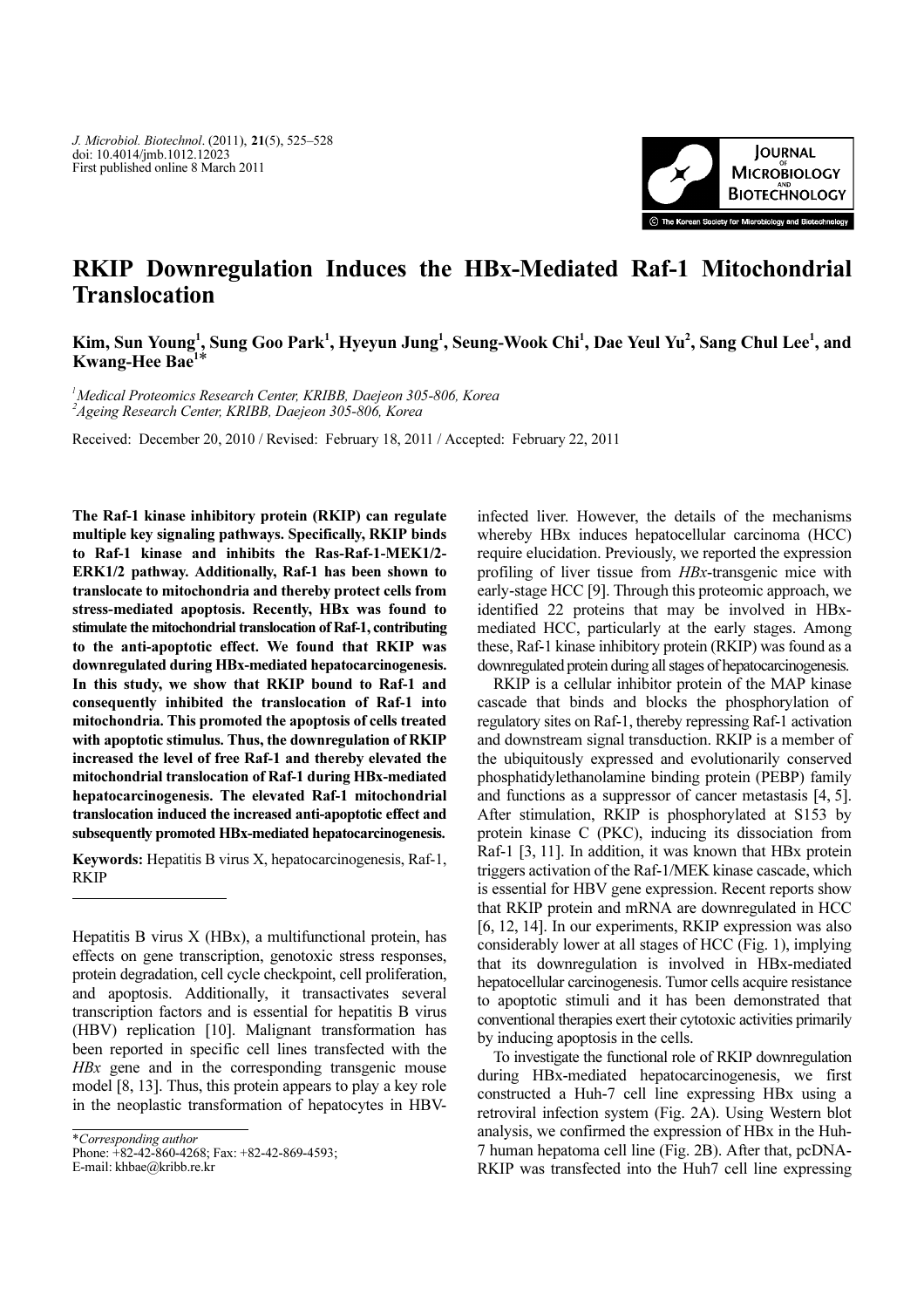

Fig. 1. RKIP is downregulated during HBx-mediated hepatocarcinogenesis.<br>A. Enlargement of area containing RKIP on the 2-DE gel. B. Real-time PCR analysis of RKIP. Total RNA samples were isolated from the liver tissues of wild-type and transgenic mice using TRIzol (Invitrogen), as described previously [9, 15]. Data were normalized to the intensity for GAPDH. The values are means  $\pm$  SD (n=3). RKIP was downregulated at all stages of HCC.

HBx. The pcDNA-RKIP S153V was also used to monitor the effect of binding to Raf-1. As shown in Fig. 2C, RKIP was successfully expressed. Next, we examined whether the RKIP expression level changes by HBx expression. The result clearly showed that the expression level of endogenous RKIP was significantly reduced in HBx-transfected Huh-7 cells, compared with Huh-7 control cells (Fig. 2D).

Because HBx can stimulate the mitochondrial translocation of Raf-1 and mitochondrially localized Raf-1 protects cells from apoptotic stresses [2], we performed the cell viability assay after apoptotic stimulation with doxorubicin. Doxorubicin (adriamycin) is a widely used chemotherapeutic drug that targets topoisomerase II in mammalian cells and causes severe double-stranded breaks in DNA [1, 7]. As shown in Fig. 3A, the overexpression of RKIP induced the decreased viability against doxorubicin, compared with mock control cells. RKIP S153V mutant overexpression showed the more significant reduced viability (Fig. 3A). The analysis of PARP cleavage by activated caspases also demonstrated that overexpression of RKIP or RKIP S153V gave rise to more activation of caspases after the apoptotic stimulus (Fig. 3B). The mutant RKIP (S153V) stabilizes the binding





A. Expression of HBx was monitored directly by fluorescence microscopy after enrichment using a FACS sorter. We infected Huh-7 cells with the DNA encoding HBx using a retroviral system (HBx-IRES-GFP). B. Expression of HBx was confirmed by Western blot analysis. C. The Western blot analysis was performed to confirm the overexpression of RKIP. D. The Western blot analysis to check if the HBx influences the expression level of endogenous RKIP. The endogenous RKIP is indicated by the arrow.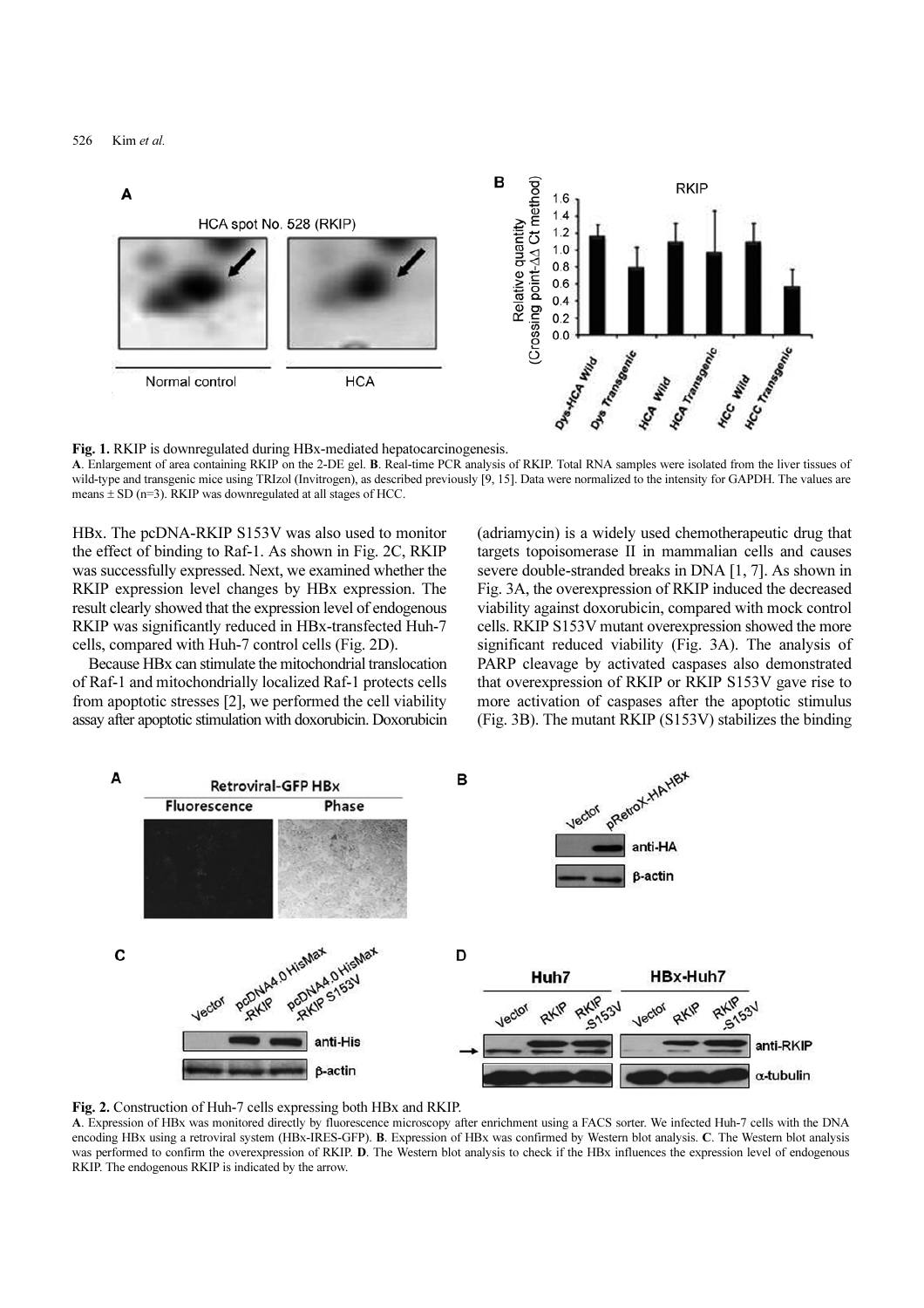

Fig. 3. Cell viability and PARP cleavage assays of Huh-7 cells expressing HBx and RKIP after treatment with doxorubicin.<br>A. Cell viability assay of Huh-7 cells expressing HBx and RKIP after treatment with doxorubicin. Cell DMEM. Then, cells were treated with doxorubicin (final concentration: 0.25 µM) for 2 day and the cell viability was measured using CCK-8 assay. \*, \*\*: P <0.05. B. Western blot analysis of PARP cleavage in Huh-7 cells expressing HBx and RKIP after treatment with doxorubicin.

with Raf-1 and inhibits MAPK signaling [3]. Thus, we treated the MEK inhibitor U0126 to block the effect of the MAPK pathway by RKIP on cell viability. The treatment with U0126 had no effect on cell viability upon doxorubicin treatment (data not shown), implying no correlation between the MAPK pathway and cell viability in Huh-7 cells expressing HBx.

Since HBx interacts and binds with Raf-1 and subsequently translocates together into mitochondria [2], we examined the effect of RKIP overexpression on translocation of Raf-1. The results clearly demonstrated that RKIP overexpression prevents the translocation of Raf-1 into mitochondria (Fig. 4). Additionally, a more decreased level of Raf-1 was detected in the case of RKIP S153V mutant, implying the effect of RKIP-Raf-1 interaction on Raf-1 translocation into mitochondria.



Fig. 4. Subcellular fractionation analysis for detecting Raf-1 translocation.

Cox IV and α-tubulin were used as mitochondrial and cytosolic loading controls, respectively.

Taken together, RKIP binds to Raf-1 and consequently inhibits the translocation of Raf-1 into mitochondria. This promotes the apoptosis of cells treated with apoptotic stimulus. As mentioned above, the function of RKIP is not limited to the Raf/MEK/ERK pathway. Therefore, we did not rule out the possibility that another mechanism(s) also has an effect on cell viability by RKIP.

In conjunction with earlier reports, the present results suggest that the downregulation of RKIP during HBxmediated hepatocarcinogenesis induces the translocation of Raf-1 into mitochondria by increase of the free Raf-1 level in the cytosol, and subsequently the enhanced mitochondrial Raf-1 imparts the anti-apoptotic effect on cells. These data provide the possibility of RKIP as a potential therapeutic target for HCC diagnosis and novel drug development for treatment of the disease.

## Acknowledgments

We thank Drs Do Hee Lee, Sayeon Cho, and Byoung Chul Park for careful reading of the manuscript and helpful advice. This work was supported by the KRIBB Open Innovation Program and the National Research Foundation of Korea Grant funded by the Korean Government (No. 2010-0008754 and No. 2010-0020305).

## *R*EFERENCES

1. Alexia, C., G. Fallot, M. Lasfer, G. Schweizer-Groyer, and A. Groyer. 2004. An evaluation of the role of insulin-like growth factors (IGF) and of type-I IGF receptor signaling in hepatocarcinogenesis and in the resistance of the hepatocarcinoma